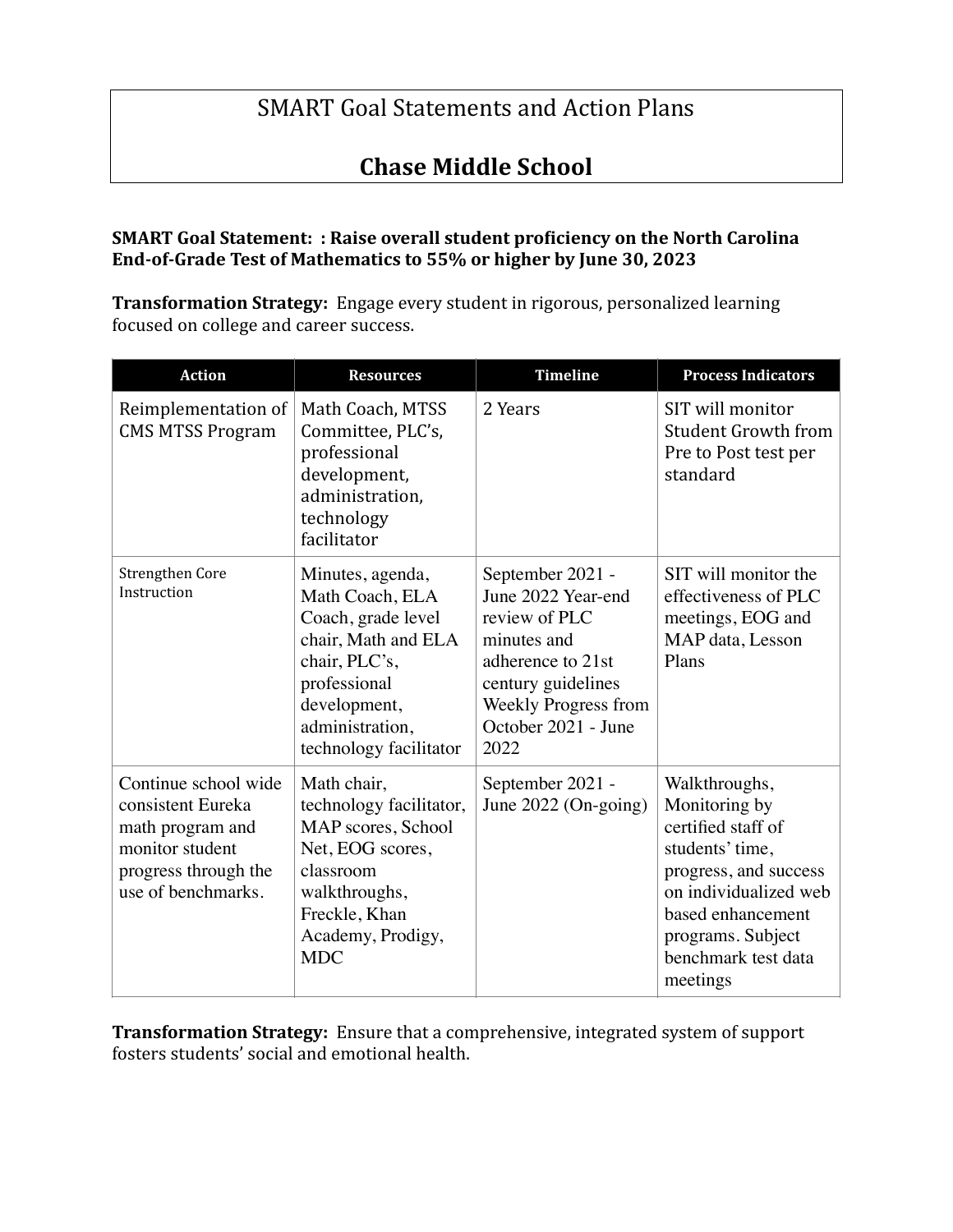| <b>Action</b>                                                  | <b>Resources</b>                                                              | <b>Timeline</b>                            | <b>Process Indicators</b>                                                                                                                                            |
|----------------------------------------------------------------|-------------------------------------------------------------------------------|--------------------------------------------|----------------------------------------------------------------------------------------------------------------------------------------------------------------------|
| <b>MTSS Problem</b><br>Solving Team                            | Performance Data<br><b>Teacher Input</b><br><b>Attendance Data</b>            | Weekly                                     | Reduced crisis<br>situations for<br>guidance counselors,<br>increase in student<br>grades and overall<br>mental health of<br>students based on<br>continuous surveys |
| Social and Emotional<br>Learning Lessons -<br>Second Step      | Second Step,<br>Guidance Counselors,<br>Teacher training,<br><b>WINN</b> Time | September 2021 -<br>June $2022$ (On-going) | Reduced crisis<br>situations for<br>guidance counselors,<br>increase in student<br>grades and overall<br>mental health of<br>students based on<br>continuous surveys |
| Social Emotional<br>Learning School-wide<br>Survey & Check-ins | Guidance Counselors,<br>Google Applications,<br><b>WINN</b> Time              | September 2021 -<br>June $2022$ (On-going) | Reduced crisis<br>situations for<br>guidance counselors,<br>increase in student<br>grades and overall<br>mental health of<br>students based on<br>continuous surveys |

**Transformation Strategy:** Ensure all students' equitable access to safe, modern educational facilities and appropriate learning resources.

| <b>Action</b>                                               | <b>Resources</b>                                                                                                       | <b>Timeline</b>                                                  | <b>Process Indicators</b>                                                                                                                                            |
|-------------------------------------------------------------|------------------------------------------------------------------------------------------------------------------------|------------------------------------------------------------------|----------------------------------------------------------------------------------------------------------------------------------------------------------------------|
| Social and Emotional<br>Learning Lessons -<br>Second Step   | Second Step,<br>Guidance Counselors,<br>Teacher training,<br><b>WINN</b> Time                                          | September 2021 -<br>June $2022$ (On-going)                       | Reduced crisis<br>situations for<br>guidance counselors,<br>increase in student<br>grades and overall<br>mental health of<br>students based on<br>continuous surveys |
| NWEA Program and<br><b>MAP</b> Score Progress<br>Monitoring | <b>MAP</b> Testing<br><b>MTSS</b> Teacher<br>Training on NWEA<br>Reports<br>Schoolnet<br><b>Technology Facilitator</b> | Yearly with MAP and<br>Schoolnet Testing at<br>several intervals | MAP and Schoolnet<br><b>Testing Results</b><br>Increased percentages                                                                                                 |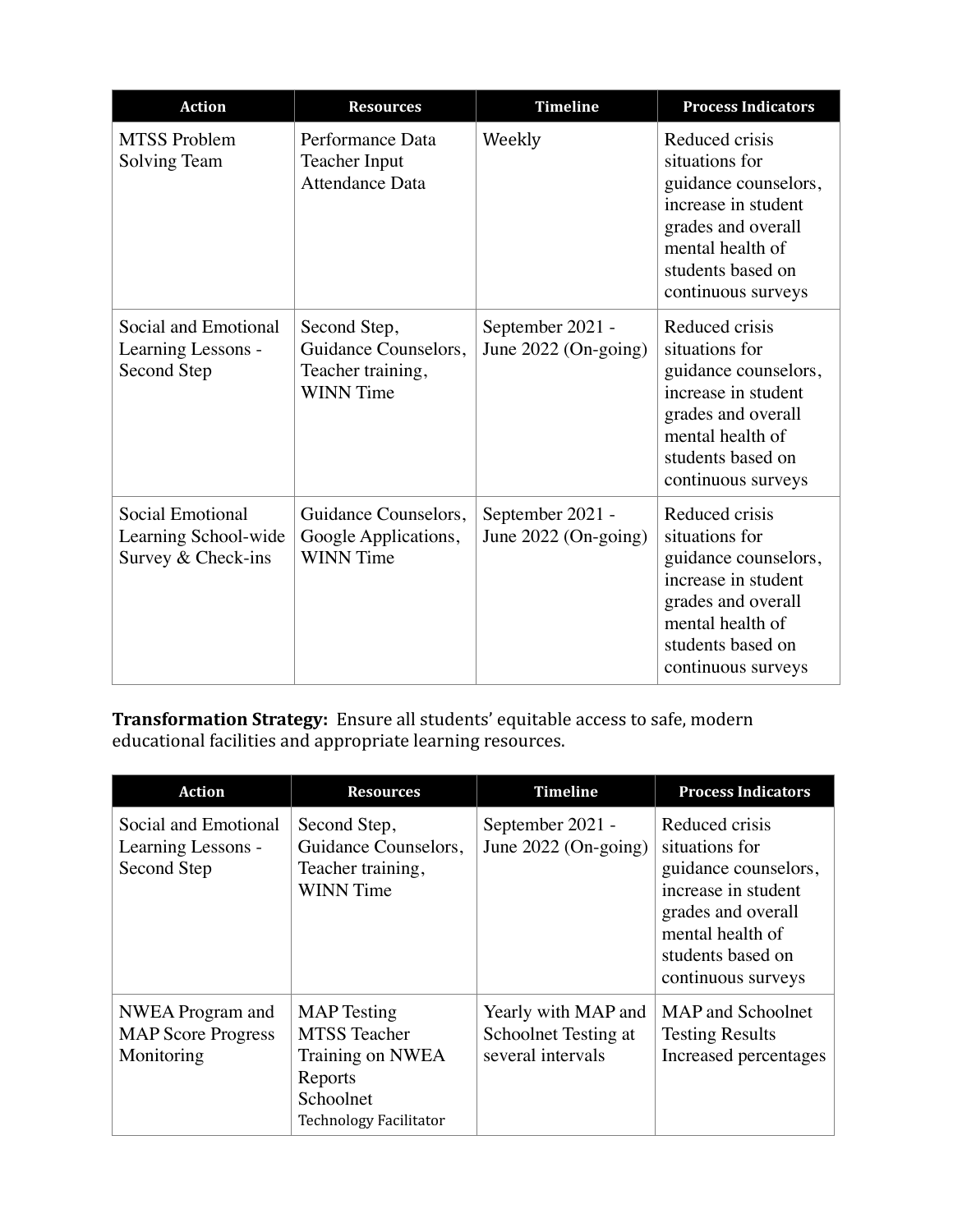| <b>Action</b>                                                                                                     | <b>Resources</b>                                                                    | <b>Timeline</b>                            | <b>Process Indicators</b>                                                   |
|-------------------------------------------------------------------------------------------------------------------|-------------------------------------------------------------------------------------|--------------------------------------------|-----------------------------------------------------------------------------|
| <b>MTSS</b> Manipulative<br>Kits & Lessons                                                                        | <b>MTSS Kits Task</b><br>Cards Foundational<br>Lessons Journaling<br>Hands-on Games | Yearly                                     | <b>MAP</b> and Schoolnet<br><b>Testing Results</b><br>Increased percentages |
| The County<br>purchase and School<br>use of Freckle to<br>offer differentiated<br>instruction for each<br>student | Technology<br>facilitator<br>Professional<br>Development                            | September 2021 -<br>June $2022$ (On-going) | Grade level growth<br>demonstrated on<br>Freckle                            |

Transformation Strategy: Initiate, sustain, and leverage strong external partnerships that support student learning and school success.

| <b>Action</b>                                                                                                  | <b>Resources</b>                                                           | <b>Timeline</b>                            | <b>Process Indicators</b>                                                                                                                                            |
|----------------------------------------------------------------------------------------------------------------|----------------------------------------------------------------------------|--------------------------------------------|----------------------------------------------------------------------------------------------------------------------------------------------------------------------|
| <b>McNair Mentor</b><br>Meetings with<br><b>Students</b>                                                       | <b>McNair Foundation</b><br><b>McNair Mentors</b><br><b>Meetings Space</b> | September 2021 -<br>June $2022$ (On-going) | Reduced crisis<br>situations for<br>guidance counselors,<br>increase in student<br>grades and overall<br>mental health of<br>students based on<br>continuous surveys |
| <b>Maintain Consistent</b><br>Communication with<br>Parents through<br>Canvas, Facebook,<br>and School website | Technology<br>Facilitator<br>Administration<br><b>Teachers</b>             | Weekly                                     | Consistent<br>Communication is<br>maintained weekly<br>with Parents<br>through Canvas,<br>Facebook, and<br>School website                                            |
| <b>School Parent</b><br>Teacher<br>Organization                                                                | Administration<br>Parents<br>Canvas                                        | Monthly                                    | Minutes from PTO<br>meetings                                                                                                                                         |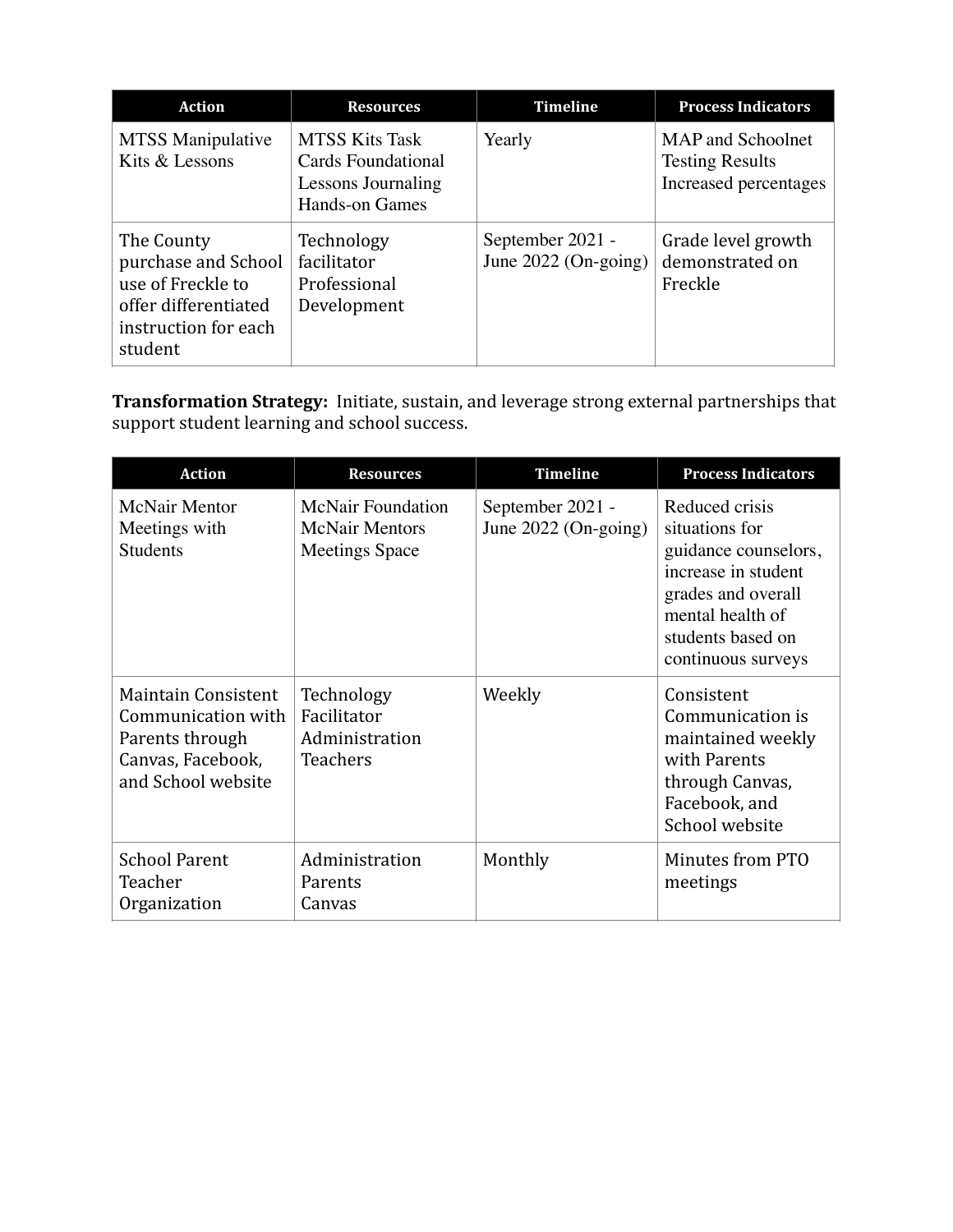## **SMART Goal Statement: Raise overall student proficiency on the North Carolina End**of-Grade Test of English Language Arts to 60% or higher by June 30, 2023

**Transformation Strategy:** Engage every student in rigorous, personalized learning focused on college and career success.

| <b>Action</b>                                                                                                                 | <b>Resources</b>                                                                                                                                                                                                  | <b>Timeline</b>                                                                                                                                                    | <b>Process Indicators</b>                                                                                                                                                                              |
|-------------------------------------------------------------------------------------------------------------------------------|-------------------------------------------------------------------------------------------------------------------------------------------------------------------------------------------------------------------|--------------------------------------------------------------------------------------------------------------------------------------------------------------------|--------------------------------------------------------------------------------------------------------------------------------------------------------------------------------------------------------|
| Reimplementation<br>of CMS MTSS<br>Program                                                                                    | <b>ELA Coach, MTSS</b><br>Committee, PLC's,<br>professional<br>development,<br>administration,<br>technology<br>facilitator                                                                                       | 2 Years                                                                                                                                                            | SIT will monitor<br><b>Student Growth</b><br>from Pre to Post test<br>per standard                                                                                                                     |
| Continue school<br>wide consistent<br>reading program<br>and monitor student<br>progress through<br>the use of<br>benchmarks. | School Net,<br>Freckle, Read<br>Theory Media<br>Coordinator,<br>LanguageArts chair,<br>MAP scores, EOG<br>scores, Online<br>Reading Programs,<br>eBooks, Classroom<br>Walkthrough,<br>Professional<br>Development | September 2021 - June<br>$2022$ (On-going)                                                                                                                         | Walkthroughs,<br>Monitoring by<br>certified staff of<br>students' time,<br>progress, and success<br>on individualized web<br>based enhancement<br>programs. Subject<br>benchmark test data<br>meetings |
| <b>Strengthen Core</b><br>Instruction                                                                                         | Minutes, agenda,<br>ELA Coach, grade<br>level chair, ELA<br>chair, PLC's,<br>professional<br>development,<br>administration,<br>technology<br>facilitator                                                         | September 2021 - June<br>2022 Year-end review of<br>PLC minutes and<br>adherence to 21st century<br>guidelines Weekly<br>Progress from October<br>2021 - June 2022 | SIT will monitor the<br>effectiveness of PLC<br>meetings, EOG and<br>MAP data, Lesson<br>Plans                                                                                                         |

**Transformation Strategy:** Ensure that a comprehensive, integrated system of support fosters students' social and emotional health.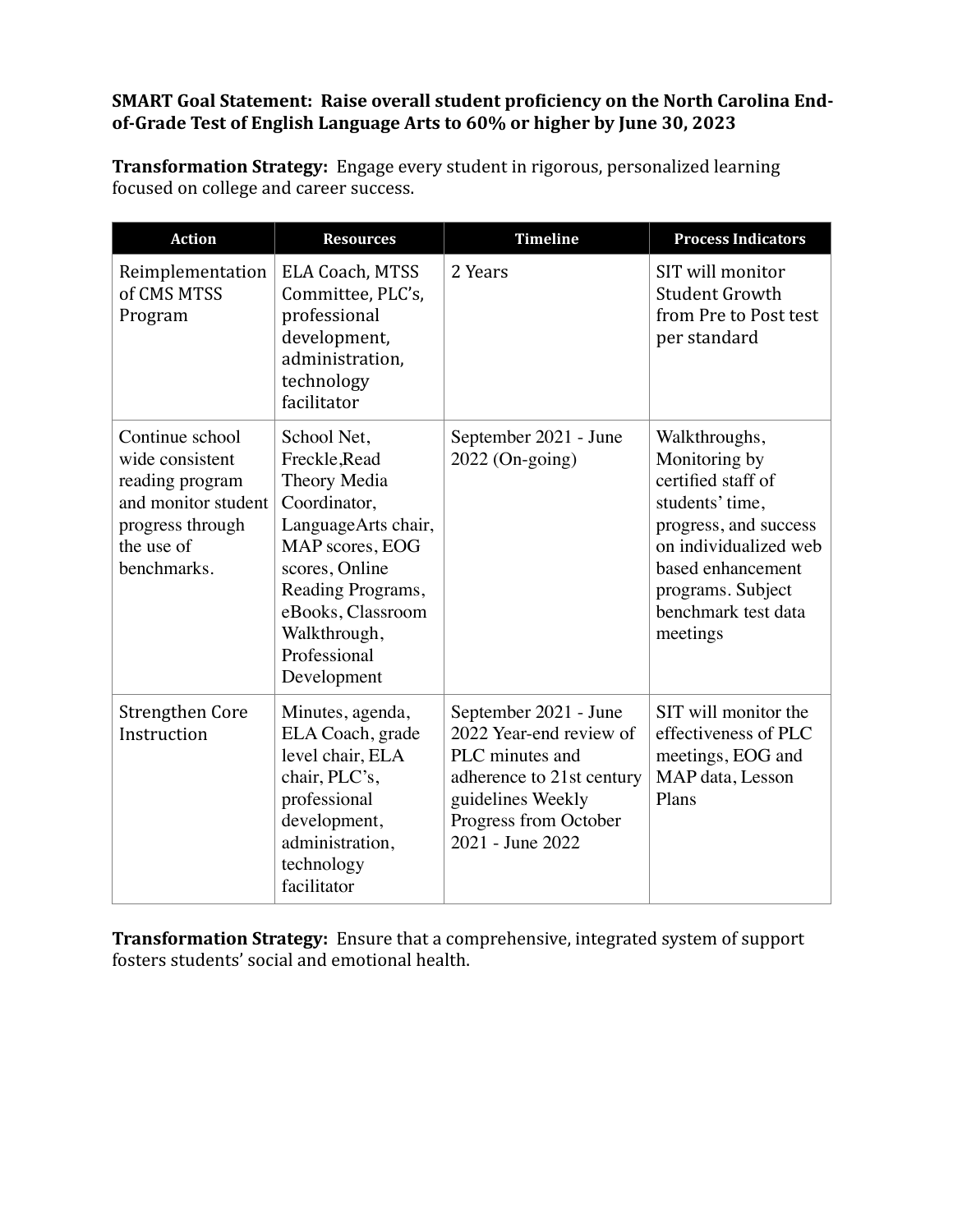| <b>Action</b>                                                      | <b>Resources</b>                                                              | <b>Timeline</b>                          | <b>Process Indicators</b>                                                                                                                                            |
|--------------------------------------------------------------------|-------------------------------------------------------------------------------|------------------------------------------|----------------------------------------------------------------------------------------------------------------------------------------------------------------------|
| <b>MTSS Problem</b><br>Solving Team                                | Performance Data<br>Teacher Input<br>Attendance Data                          | Weekly                                   | Reduced crisis<br>situations for<br>guidance counselors,<br>increase in student<br>grades and overall<br>mental health of<br>students based on<br>continuous surveys |
| Social and<br>Emotional<br>Learning<br>Lessons -<br>Second Step    | Second Step,<br>Guidance Counselors,<br>Teacher training,<br><b>WINN</b> Time | September 2021 - June<br>2022 (On-going) | Reduced crisis<br>situations for<br>guidance counselors,<br>increase in student<br>grades and overall<br>mental health of<br>students based on<br>continuous surveys |
| Social Emotional<br>Learning School-<br>wide Survey &<br>Check-ins | Guidance Counselors,<br>Google Applications,<br><b>WINN</b> Time              | September 2021 - June<br>2022 (On-going) | Reduced crisis<br>situations for<br>guidance counselors,<br>increase in student<br>grades and overall<br>mental health of<br>students based on<br>continuous surveys |

**Transformation Strategy:** Ensure all students' equitable access to safe, modern educational facilities and appropriate learning resources.

| <b>Action</b>                                                | <b>Resources</b>                                                              | Timeline                                   | <b>Process Indicators</b>                                                                                                                                            |
|--------------------------------------------------------------|-------------------------------------------------------------------------------|--------------------------------------------|----------------------------------------------------------------------------------------------------------------------------------------------------------------------|
| Social and<br>Emotional<br>Learning Lessons<br>- Second Step | Second Step,<br>Guidance Counselors,<br>Teacher training,<br><b>WINN</b> Time | September 2021 - June<br>$2022$ (On-going) | Reduced crisis<br>situations for<br>guidance counselors,<br>increase in student<br>grades and overall<br>mental health of<br>students based on<br>continuous surveys |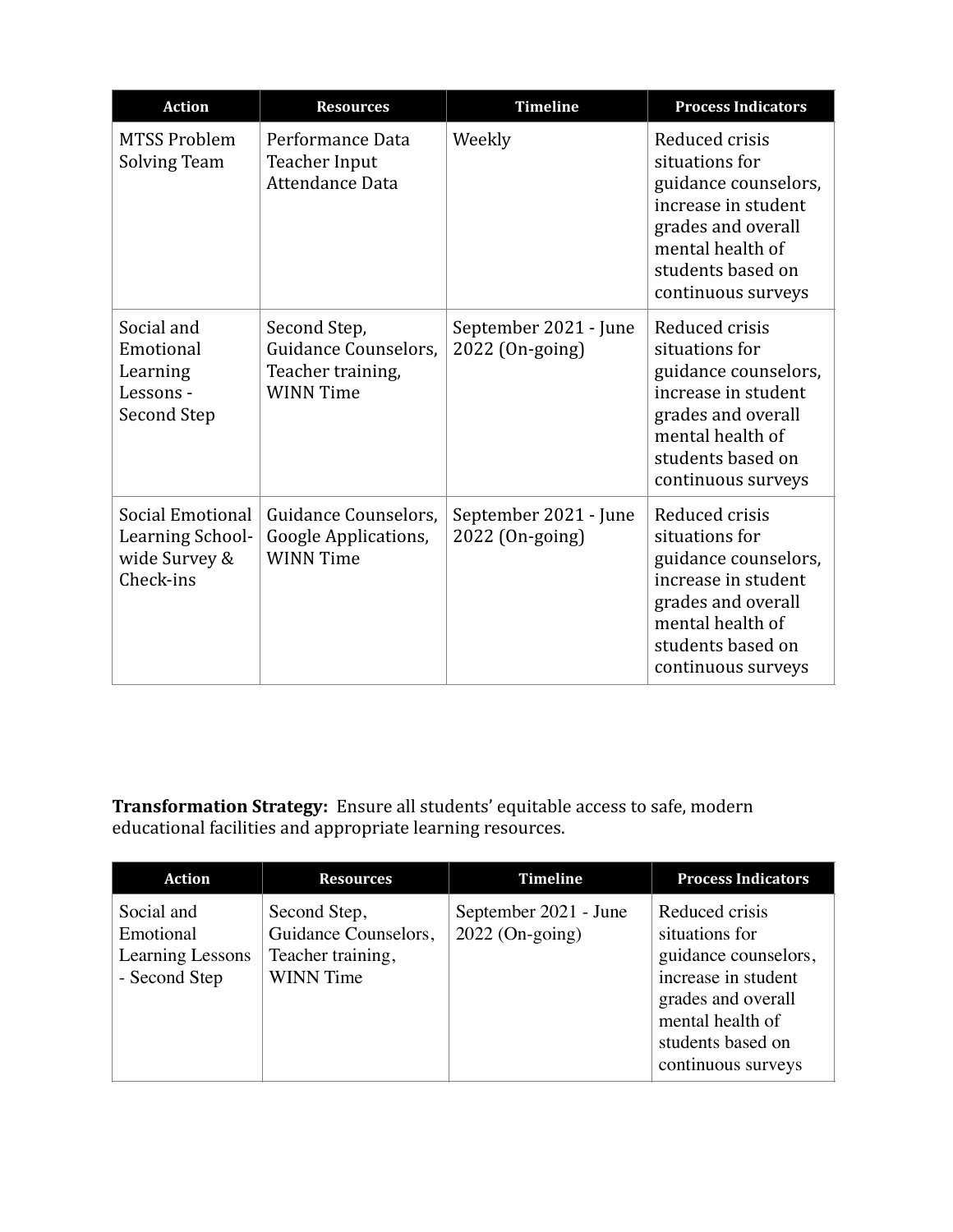| <b>Action</b>                                                                                                        | <b>Resources</b>                                                                                                       | <b>Timeline</b>                                                  | <b>Process Indicators</b>                                                   |
|----------------------------------------------------------------------------------------------------------------------|------------------------------------------------------------------------------------------------------------------------|------------------------------------------------------------------|-----------------------------------------------------------------------------|
| <b>NWEA</b> Program<br>and MAP Score<br>Progress<br>Monitoring                                                       | <b>MAP</b> Testing<br><b>MTSS</b> Teacher<br>Training on NWEA<br>Reports<br>Schoolnet<br><b>Technology Facilitator</b> | Yearly with MAP and<br>Schoolnet Testing at<br>several intervals | <b>MAP</b> and Schoolnet<br><b>Testing Results</b><br>Increased percentages |
| <b>MTSS</b><br>Manipulative Kits<br>& Lessons                                                                        | <b>MTSS Kits Task Cards</b><br><b>Foundational Lessons</b><br>Journaling Hands-on<br>Games                             | Yearly                                                           | <b>MAP</b> and Schoolnet<br><b>Testing Results</b><br>Increased percentages |
| The County<br>purchase and<br>School use of<br>Freckle to offer<br>differentiated<br>instruction for<br>each student | Technology facilitator<br>Professional<br>Development                                                                  | September 2021 - June<br>$2022$ (On-going)                       | Grade level growth<br>demonstrated on<br>Freckle                            |

**Transformation Strategy:** Initiate, sustain, and leverage strong external partnerships that support student learning and school success.

| <b>Action</b>                                                                                                 | <b>Resources</b>                                                           | <b>Timeline</b>                            | <b>Process Indicators</b>                                                                                                                                            |
|---------------------------------------------------------------------------------------------------------------|----------------------------------------------------------------------------|--------------------------------------------|----------------------------------------------------------------------------------------------------------------------------------------------------------------------|
| <b>McNair Mentor</b><br>Meetings with<br><b>Students</b>                                                      | <b>McNair Foundation</b><br><b>McNair Mentors</b><br><b>Meetings Space</b> | September 2021 - June<br>$2022$ (On-going) | Reduced crisis<br>situations for<br>guidance counselors,<br>increase in student<br>grades and overall<br>mental health of<br>students based on<br>continuous surveys |
| Maintain<br>Consistent<br>Communication<br>with Parents<br>through Canvas,<br>Facebook, and<br>School website | Technology<br>Facilitator<br>Administration<br><b>Teachers</b>             | Weekly                                     | Consistent<br>Communication is<br>maintained weekly<br>with Parents<br>through Canvas,<br>Facebook, and<br>School website                                            |
| <b>School Parent</b><br>Teacher<br>Organization                                                               | Administration<br><b>Parents</b><br>Canvas                                 | Monthly                                    | Minutes from PTO<br>meetings                                                                                                                                         |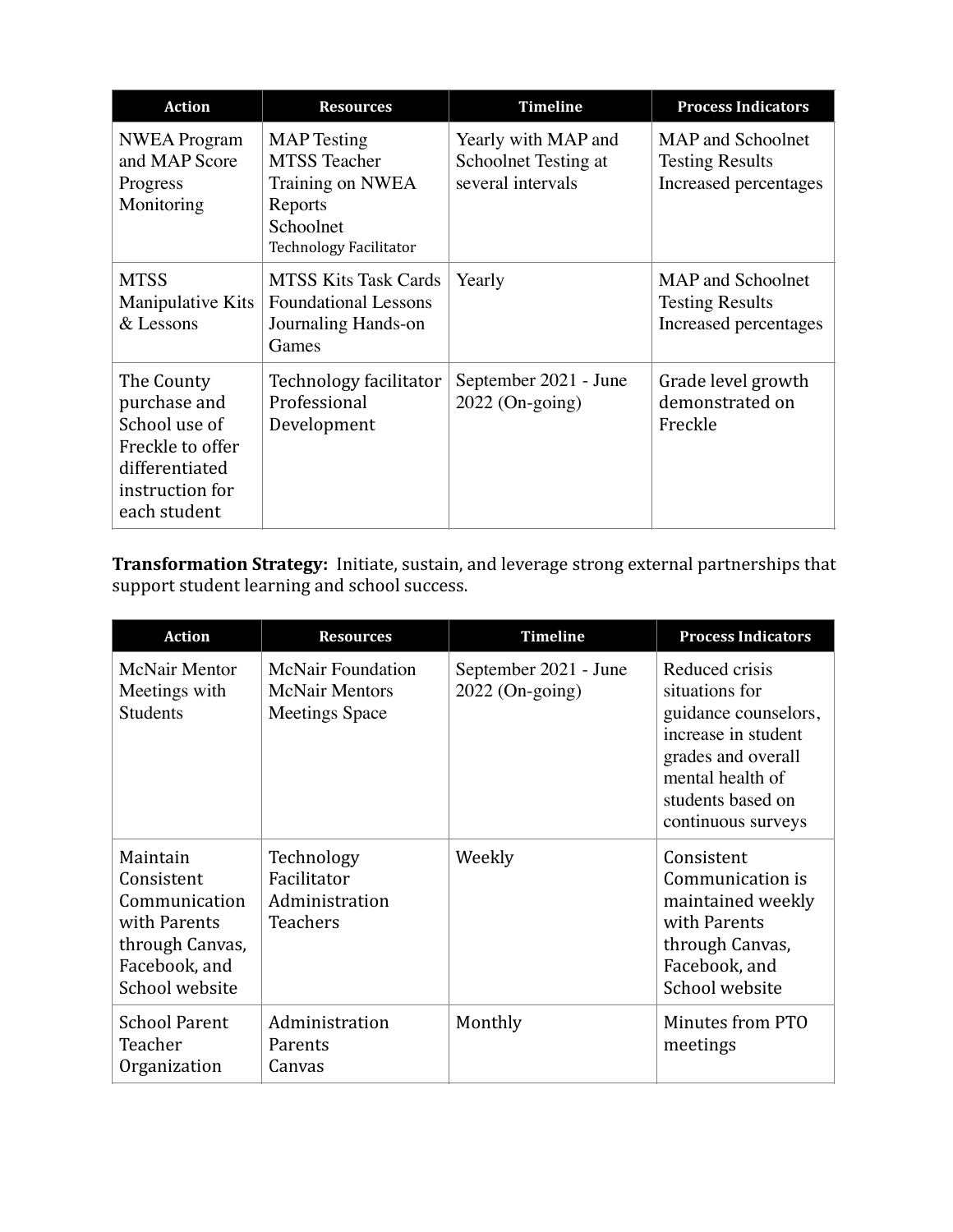## **SMART Goal Statement: Raise overall student proficiency on the North Carolina End**of-Grade Test of Science at grade eight to 80% or higher by June 30, 2023

**Transformation Strategy:** Engage every student in rigorous, personalized learning focused on college and career success.

| <b>Action</b>                                                                                                                                         | <b>Resources</b>                                                                                                                                                       | <b>Timeline</b>                                                                                                                                                                                   | <b>Process Indicators</b>                                                                                                                                                                               |
|-------------------------------------------------------------------------------------------------------------------------------------------------------|------------------------------------------------------------------------------------------------------------------------------------------------------------------------|---------------------------------------------------------------------------------------------------------------------------------------------------------------------------------------------------|---------------------------------------------------------------------------------------------------------------------------------------------------------------------------------------------------------|
| Attend weekly<br>common planning<br>time PLC to bridge<br>gaps and plan to make<br>sure all students have<br>rigorous instruction<br>during MTSS time | Minutes, agenda,<br>Science Coach, grade<br>level chair, Science<br>Teachers, PLC's,<br>professional<br>development,<br>administration,<br>technology facilitator      | September 2021 -<br>June 2022 Year-end<br>review of PLC<br>minutes and<br>adherence to 21st<br>century guidelines<br><b>Weekly Progress from</b><br>October 2021 - June<br>2022                   | SIT will monitor the<br>effectiveness of PLC<br>meetings, EOG and<br>MAP data, Lesson<br>Plans                                                                                                          |
| Continue school wide<br>consistent reading<br>program and monitor<br>student progress<br>through the use of<br>benchmarks.                            | School Net, Freckle,<br>Media Coordinator,<br>Discovery Education,<br>ScienceFlix, EOG<br>scores, e-Books,<br>Classroom<br>Walkthrough,<br>Professional<br>Development | September 2021 -<br>June $2022$ (On-going)                                                                                                                                                        | Walkthroughs,<br>Monitoring by<br>certified staff of<br>students' time,<br>progress, and success<br>on individualized web<br>based enhancement<br>programs. Subject<br>benchmark test data<br>meetings. |
| Use and access our<br>vertical planning<br>documents to<br>communicate areas of<br>need to specials<br>teachers                                       | Minutes, agenda,<br>grade level chair and<br>Science Teachers,<br>PLC's, professional<br>development,<br>administration,<br>technology facilitator                     | September 2021 -<br>June 2022 Year-end<br>review of vertical<br>planning documents<br>and adherence to 21st<br>century guidelines<br><b>Biweekly Progress</b><br>from October 2021 -<br>June 2022 | SIT will monitor the<br>effectiveness of<br>vertical planning,<br><b>EOG</b> and School Net<br>data, Lesson Plans                                                                                       |

**Transformation Strategy:** Ensure that a comprehensive, integrated system of support fosters students' social and emotional health.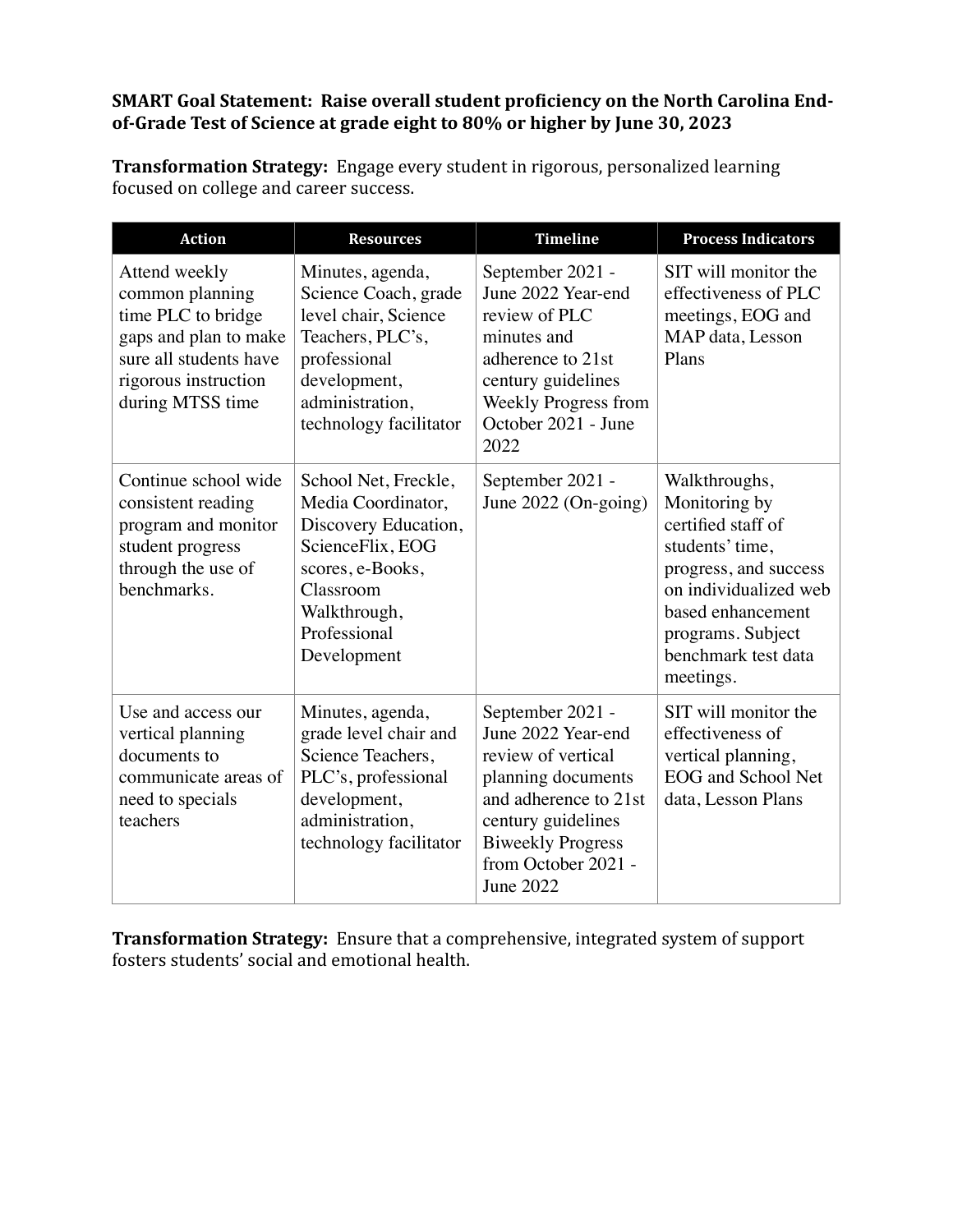| <b>Action</b>                                                       | <b>Resources</b>                                                       | <b>Timeline</b>                              | <b>Process Indicators</b>                                                                                                                                            |
|---------------------------------------------------------------------|------------------------------------------------------------------------|----------------------------------------------|----------------------------------------------------------------------------------------------------------------------------------------------------------------------|
| <b>MTSS Problem</b><br><b>Solving Team</b>                          | Performance Data<br>Teacher Input<br>Attendance Data                   | Weekly                                       | Reduced crisis<br>situations for<br>guidance counselors,<br>increase in student<br>grades and overall<br>mental health of<br>students based on<br>continuous surveys |
| Social and<br><b>Emotional Learning</b><br>Lessons - Second<br>Step | Second Step,<br>Guidance<br>Counselors, Teacher<br>training, WINN Time | September 2021 -<br>June 2022 (On-<br>going) | Reduced crisis<br>situations for<br>guidance counselors,<br>increase in student<br>grades and overall<br>mental health of<br>students based on<br>continuous surveys |
| Social Emotional<br>Learning School-<br>wide Survey &<br>Check-ins  | Guidance<br>Counselors, Google<br>Applications, WINN<br>Time           | September 2021 -<br>June 2022 (On-<br>going) | Reduced crisis<br>situations for<br>guidance counselors,<br>increase in student<br>grades and overall<br>mental health of<br>students based on<br>continuous surveys |

**Transformation Strategy:** Ensure all students' equitable access to safe, modern educational facilities and appropriate learning resources.

| <b>Action</b>                                             | <b>Resources</b>                                                              | <b>Timeline</b>                            | <b>Process Indicators</b>                                                                                                                                            |
|-----------------------------------------------------------|-------------------------------------------------------------------------------|--------------------------------------------|----------------------------------------------------------------------------------------------------------------------------------------------------------------------|
| Social and Emotional<br>Learning Lessons -<br>Second Step | Second Step,<br>Guidance Counselors,<br>Teacher training,<br><b>WINN</b> Time | September 2021 -<br>June $2022$ (On-going) | Reduced crisis<br>situations for<br>guidance counselors,<br>increase in student<br>grades and overall<br>mental health of<br>students based on<br>continuous surveys |